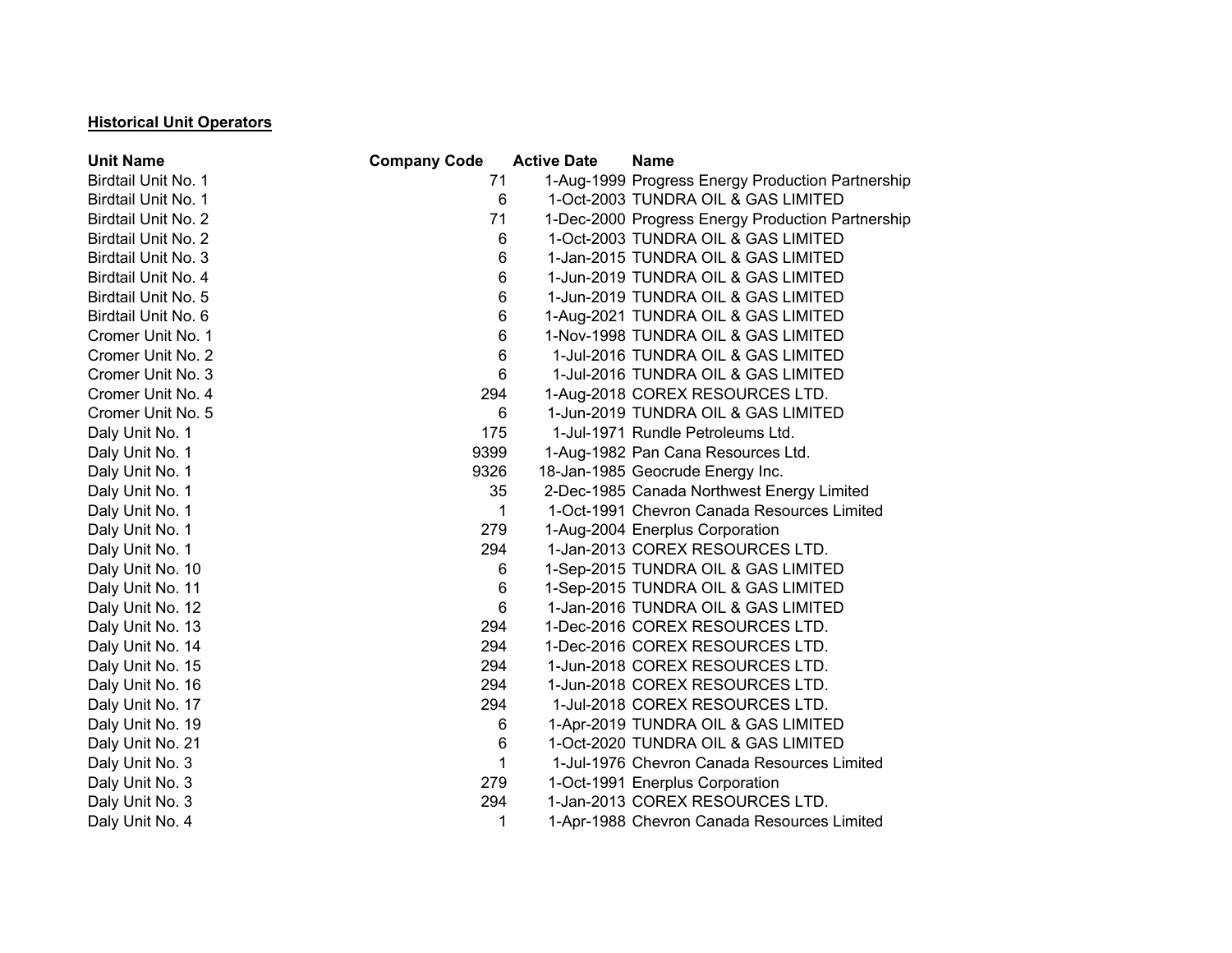Daly Unit No. 4 255 1-Feb-1994 Zargon Oil & Gas Ltd. Daly Unit No. 4 6 1-Jun-2012 TUNDRA OIL & GAS LIMITED Daly Unit No. 5 170 1-Aug-1990 Rideau Petroleums Ltd. Daly Unit No. 5 **6** 1-Apr-2007 TUNDRA OIL & GAS LIMITED Daly Unit No. 6 6 and 1-Jan-2014 TUNDRA OIL & GAS LIMITED Daly Unit No. 7 6 1-Jan-2014 TUNDRA OIL & GAS LIMITED Daly Unit No. 8 **6 1-Nov-2014 TUNDRA OIL & GAS LIMITED** Daly Unit No. 9 **6 1-Sep-2015 TUNDRA OIL & GAS LIMITED** East Manson Unit No. 1 **269** 1-May-2013 FORT CALGARY RESOURCES LTD. East Manson Unit No. 1 273 15-Nov-2013 Surge Energy Inc. East Manson Unit No. 1 632 1-May-2015 TORC OIL & GAS LTD. East Manson Unit No. 2 264 1-Oct-2015 Crescent Point Energy Corp. East Manson Unit No. 2 632 1-Jul-2018 TORC OIL & GAS LTD.East Manson Unit No. 3 273 1-Mar-2014 Surge Energy Inc. East Manson Unit No. 3 632 15-Jun-2015 TORC OIL & GAS LTD. East Manson Unit No. 4 273 1-May-2014 Surge Energy Inc. East Manson Unit No. 4 632 15-Jun-2015 TORC OIL & GAS LTD.East Manson Unit No. 5 264 1-Dec-2015 Crescent Point Energy Corp. East Manson Unit No. 5 632 1-Jul-2018 TORC OIL & GAS LTD.East Manson Unit No. 6 632 for the Case of the Case of the Case of the Case of the GAS LTD. East Manson Unit No. 7 264 1-May-2016 Crescent Point Energy Corp. East Manson Unit No. 7 632 1-Jul-2018 TORC OIL & GAS LTD.East Manson Unit No. 8 6 1-Nov-2017 TUNDRA OIL & GAS LIMITED East Manson Unit No. 9 632 1-Jun-2019 TORC OIL & GAS LTD. East Routledge Unit No. 1 180 15-May-1972 Samedan Oil of Canada, Inc. East Routledge Unit No. 1 97 1-May-1990 Geolock Resources Limited East Routledge Unit No. 1 **69 1-Mar-2001** Topa Resources Ltd. East Routledge Unit No. 1 **6** 1-May-2002 TUNDRA OIL & GAS LIMITED Ebor Unit No. 1 9017 1-Jul-1964 Sun Oil Company Ebor Unit No. 1 **8014** 1-Sep-1967 McDougall Oil Co. Ltd. Ebor Unit No. 1 9297 1-Oct-1973 Marvin Sylvester Hannem Ebor Unit No. 1 130 1-Feb-1974 Mead Petroleums & Farms Ltd. Ebor Unit No. 1 151 23-Jan-1997 Oilex Exploration Corp. Ebor Unit No. 2 **6 1-Mar-2010 TUNDRA OIL & GAS LIMITED** Ebor Unit No. 3 6 1-Oct-2017 TUNDRA OIL & GAS LIMITEDEbor Unit No. 4 6 1-Mar-2021 TUNDRA OIL & GAS LIMITEDEwart Unit No. 1 6 1-Nov-2012 TUNDRA OIL & GAS LIMITED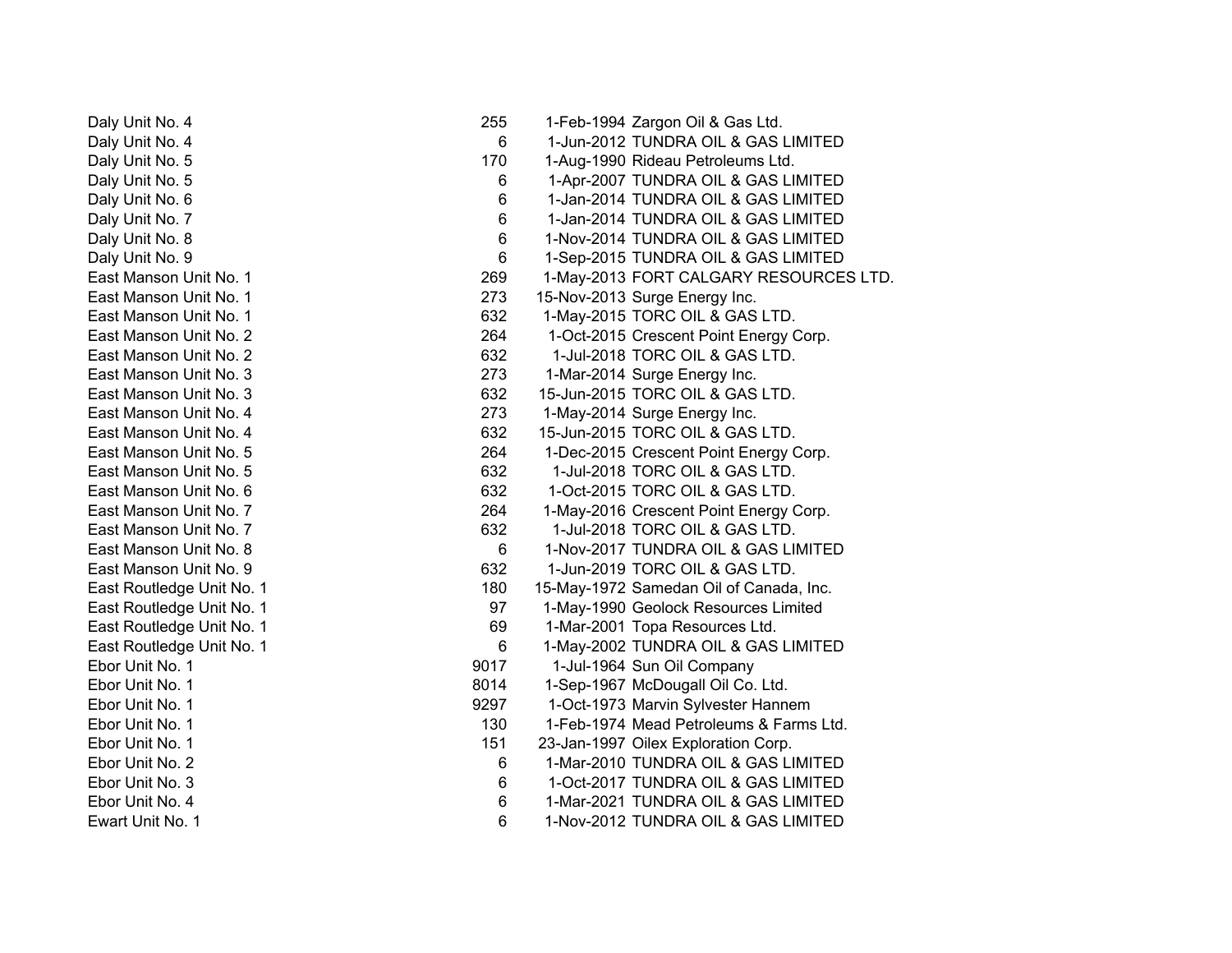Ewart Unit No. 10 6 1-Jul-2016 TUNDRA OIL & GAS LIMITEDEwart Unit No. 11 **Example 2018** 6 1-May-2017 TUNDRA OIL & GAS LIMITED Ewart Unit No. 12 6 1-Mar-2017 TUNDRA OIL & GAS LIMITEDEwart Unit No. 13 6 1-Aug-2017 TUNDRA OIL & GAS LIMITED Ewart Unit No. 14 6 1-Dec-2018 TUNDRA OIL & GAS LIMITEDEwart Unit No. 15 294 1-Jan-2019 COREX RESOURCES LTD.Ewart Unit No. 17 6 1-Oct-2020 TUNDRA OIL & GAS LIMITEDEwart Unit No. 18 **6 1-Mar-2021 TUNDRA OIL & GAS LIMITED** Ewart Unit No. 2 **6 1-Aug-2013 TUNDRA OIL & GAS LIMITED** Ewart Unit No. 3 6 1-Aug-2013 TUNDRA OIL & GAS LIMITED Ewart Unit No. 4 6 1-Aug-2013 TUNDRA OIL & GAS LIMITED Ewart Unit No. 5 6 1-Apr-2014 TUNDRA OIL & GAS LIMITED Ewart Unit No. 6 6 1-Jan-2015 TUNDRA OIL & GAS LIMITEDEwart Unit No. 7 **6 1-May-2015 TUNDRA OIL & GAS LIMITED** Ewart Unit No. 8 6 1-Oct-2014 TUNDRA OIL & GAS LIMITED Ewart Unit No. 9 **6 1-Sep-2015 TUNDRA OIL & GAS LIMITED** Goodlands Unit No. 1 **6** 1-Jul-2002 TUNDRA OIL & GAS LIMITED Goodlands Unit No. 1 176 176 1-Oct-2006 ARC Resources Ltd. Goodlands Unit No. 1 **6 15-Dec-2015 TUNDRA OIL & GAS LIMITED** Goodlands Unit No. 2 **6** 1-Oct-2016 TUNDRA OIL & GAS LIMITED Goodlands Unit No. 3 6 1-Aug-2017 TUNDRA OIL & GAS LIMITED Kola Unit No. 1 **6** 1-Oct-1993 TUNDRA OIL & GAS LIMITED Kola Unit No. 2 **6 1-Dec-1996 TUNDRA OIL & GAS LIMITED** Kola Unit No. 3 **6 1-May-2014 TUNDRA OIL & GAS LIMITED** Miniota Unit No. 1 300 1-Nov-2019 ELCANO EXPLORATION INC. North Ebor Unit No. 1 **6** 1-Jul-1990 TUNDRA OIL & GAS LIMITED North Ebor Unit No. 2 **6** 1-Oct-1991 TUNDRA OIL & GAS LIMITED North Pierson Unit No. 1 **6** 1-Jan-2014 TUNDRA OIL & GAS LIMITED North Pierson Unit No. 2 277 1-Apr-2014 Legacy Oil & Gas Inc. North Pierson Unit No. 2 264 26-May-2015 Crescent Point Energy Corp. North Pierson Unit No. 2 **6** 1-Jul-2019 TUNDRA OIL & GAS LIMITED North Virden Scallion Unit No. 1 1 1-Aug-1962 Chevron Canada Resources Limited North Virden Scallion Unit No. 1 279 1-Aug-2004 Enerplus Corporation North Virden Scallion Unit No. 1 294 1-Jan-2013 COREX RESOURCES LTD.North Virden Scallion Unit No. 2 1-Aug-1989 Saskatchewan Oil and Gas Corporation North Virden Scallion Unit No. 2 138 1-Jan-1993 Mountcliff Resources Limited North Virden Scallion Unit No. 2 6 1-Jan-2000 TUNDRA OIL & GAS LIMITED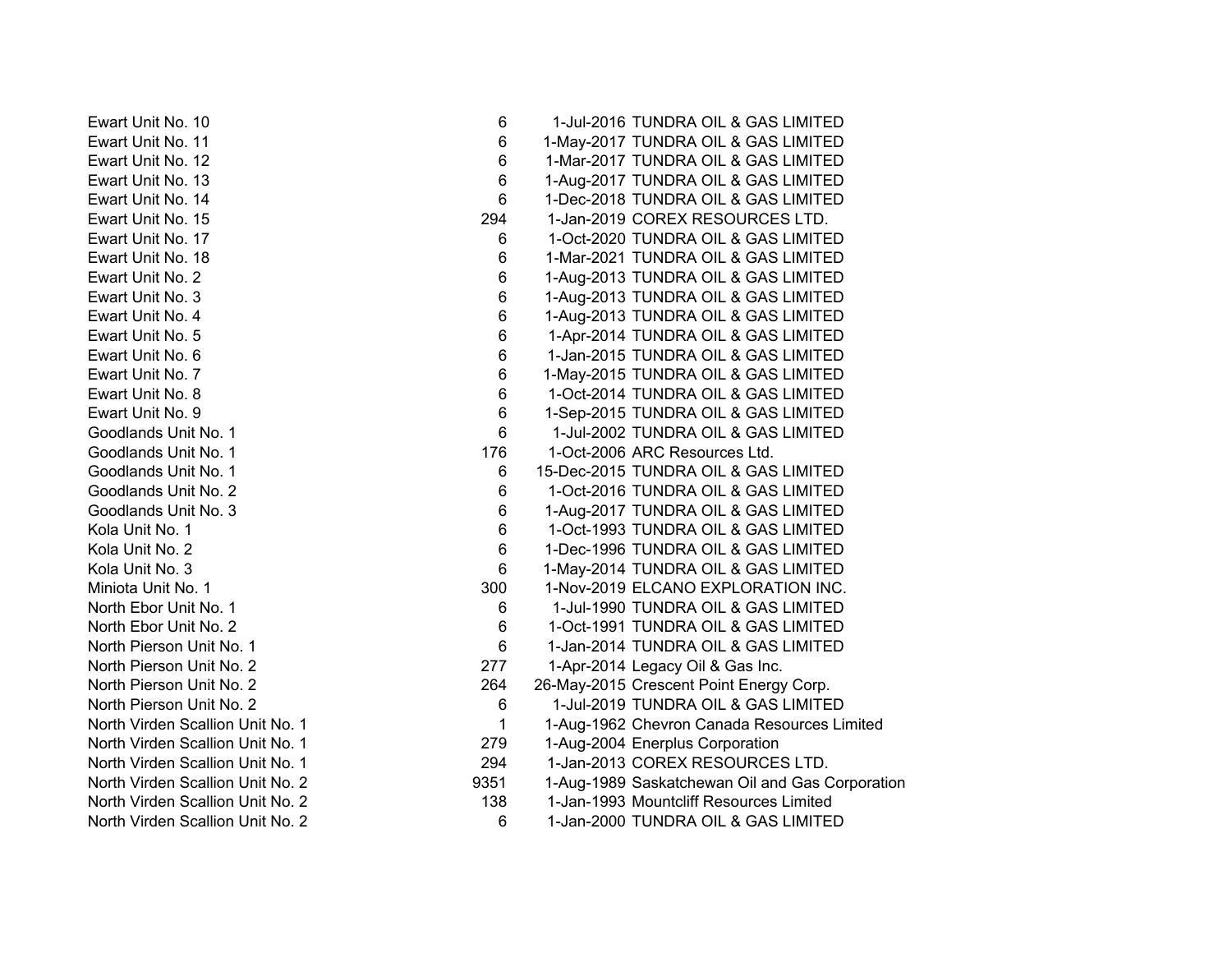North Virden Scallion Unit No. 3 6 1-Apr-2019 TUNDRA OIL & GAS LIMITED Routledge Unit No. 1 1 1-May-1970 Chevron Canada Resources Limited Routledge Unit No. 1 279 1-Aug-2004 Enerplus Corporation Routledge Unit No. 1 294 1-Jan-2013 COREX RESOURCES LTD. Sinclair Unit No. 1 6 1-Jul-2006 TUNDRA OIL & GAS LIMITEDSinclair Unit No. 10 **6** 1-Aug-2013 TUNDRA OIL & GAS LIMITED Sinclair Unit No. 11 **6** 1-Mar-2014 TUNDRA OIL & GAS LIMITED Sinclair Unit No. 12 **6** 1-Nov-2014 TUNDRA OIL & GAS LIMITED Sinclair Unit No. 13 **6** 1-Mar-2015 TUNDRA OIL & GAS LIMITED Sinclair Unit No. 14 **6 1-Nov-2015 TUNDRA OIL & GAS LIMITED** Sinclair Unit No. 15 285 1-Jun-2015 Red River Oil Inc.Sinclair Unit No. 15 **340** 340 15-Feb-2018 VERMILION ENERGY CANADA LTD. Sinclair Unit No. 16 285 1-Jun-2015 Red River Oil Inc.Sinclair Unit No. 16 **340** 340 15-Feb-2018 VERMILION ENERGY CANADA LTD. Sinclair Unit No. 17 **6** 1-Mar-2016 TUNDRA OIL & GAS LIMITED Sinclair Unit No. 18 **6 1-Mar-2017 TUNDRA OIL & GAS LIMITED** Sinclair Unit No. 19 6 1-Oct-2017 TUNDRA OIL & GAS LIMITED Sinclair Unit No. 2 6 1-Jan-2010 TUNDRA OIL & GAS LIMITEDSinclair Unit No. 20 6 1-Nov-2017 TUNDRA OIL & GAS LIMITEDSinclair Unit No. 21 6 1-Jun-2018 TUNDRA OIL & GAS LIMITEDSinclair Unit No. 22 6 1-Oct-2020 TUNDRA OIL & GAS LIMITEDSinclair Unit No. 24 **6** 1-Dec-2020 TUNDRA OIL & GAS LIMITED Sinclair Unit No. 3 6 1-Nov-2009 TUNDRA OIL & GAS LIMITED Sinclair Unit No. 4 212 1-Dec-2009 Fairborne Energy Ltd. Sinclair Unit No. 4 285 1-Mar-2012 Red River Oil Inc.Sinclair Unit No. 4 340 15-Feb-2018 VERMILION ENERGY CANADA LTD.Sinclair Unit No. 5 6 1-Oct-2010 TUNDRA OIL & GAS LIMITEDSinclair Unit No. 6 6 6 6 1-Sep-2011 TUNDRA OIL & GAS LIMITED Sinclair Unit No. 7 **6 1-Nov-2011 TUNDRA OIL & GAS LIMITED** Sinclair Unit No. 8 6 1-Jan-2012 TUNDRA OIL & GAS LIMITED Sinclair Unit No. 9 285 1-Mar-2013 Red River Oil Inc.Sinclair Unit No. 9 340 15-Feb-2018 VERMILION ENERGY CANADA LTD. Souris Hartney Unit No. 1 **6 1-Nov-1999 TUNDRA OIL & GAS LIMITED** South Pierson Unit No. 1 72 1-Sep-1993 Devon Canada Corporation South Pierson Unit No. 1 **81 1-May-2002 CANADIAN NATURAL RESOURCES LIMITED** South Pierson Unit No. 2 81 1-Nov-2010 CANADIAN NATURAL RESOURCES LIMITEDSouth Pierson Unit No. 3 81 1-Jan-2013 CANADIAN NATURAL RESOURCES LIMITED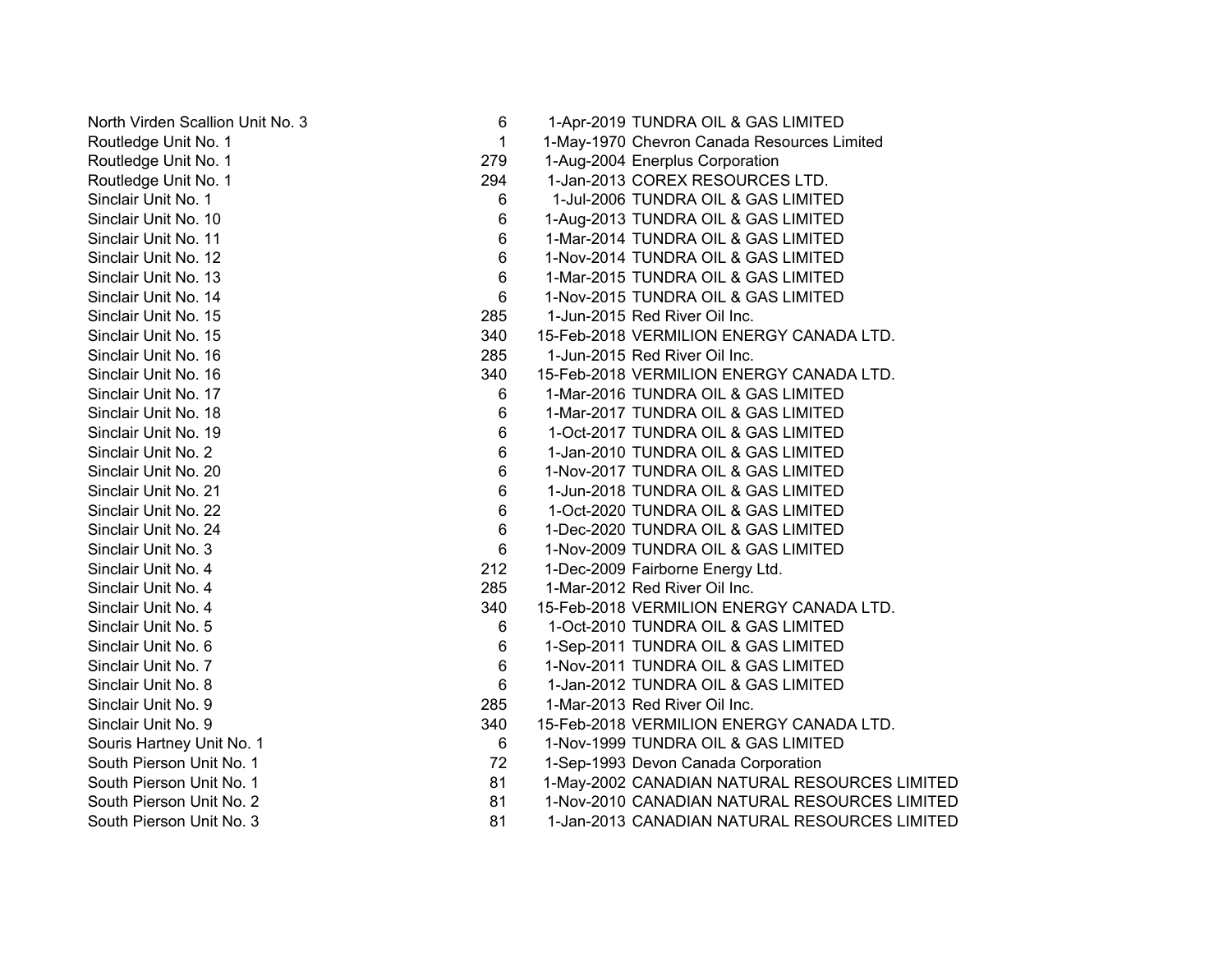South Pierson Unit No. 4 6 1-Jan-2019 TUNDRA OIL & GAS LIMITED Virden Roselea Unit No. 1 1 1-Jul-1965 Chevron Canada Resources LimitedVirden Roselea Unit No. 1 279 1-Aug-2004 Enerplus Corporation Virden Roselea Unit No. 1 294 1-Jan-2013 COREX RESOURCES LTD.Virden Roselea Unit No. 2 1 1-Jul-1966 Chevron Canada Resources LimitedVirden Roselea Unit No. 2 279 1-Aug-2004 Enerplus Corporation Virden Roselea Unit No. 2 294 1-Jan-2013 COREX RESOURCES LTD.Virden Roselea Unit No. 3 1 1-Dec-1966 Chevron Canada Resources LimitedVirden Roselea Unit No. 3 279 1-Aug-2004 Enerplus Corporation Virden Roselea Unit No. 3 294 1-Jan-2013 COREX RESOURCES LTD.Virden Roselea Unit No. 4 294 1-Dec-2017 COREX RESOURCES LTD.Waskada Lower Amaranth Unit No. 1 2 1-Jan-1983 Omega Hydrocarbons Ltd. Waskada Lower Amaranth Unit No. 1 136 1-Jan-1997 NCE Petrofund Corporation Waskada Lower Amaranth Unit No. 1 131 9-Jun-2005 Petrofund Corp. Waskada Lower Amaranth Unit No. 1 178 178 16-Apr-2007 Penn West Petroleum Waskada Lower Amaranth Unit No. 1 6 1-Feb-2015 TUNDRA OIL & GAS LIMITED Waskada Unit No. 1 **2** 2 1-Jun-1976 Omega Hydrocarbons Ltd. Waskada Unit No. 1 136 1-Jan-1997 NCE Petrofund Corporation Waskada Unit No. 1 131 9-Jun-2005 Petrofund Corp. Waskada Unit No. 1 178 178 16-Apr-2007 Penn West Petroleum Waskada Unit No. 1 **6** 1-Feb-2015 TUNDRA OIL & GAS LIMITED Waskada Unit No. 10 **2** 2 1-Feb-1986 Omega Hydrocarbons Ltd. Waskada Unit No. 10 136 136 1-Jan-1997 NCE Petrofund Corporation Waskada Unit No. 10 131 9-Jun-2005 Petrofund Corp. Waskada Unit No. 10 178 178 16-Apr-2007 Penn West Petroleum Waskada Unit No. 10 **6** 1-Feb-2015 TUNDRA OIL & GAS LIMITED Waskada Unit No. 12 **2 1-Apr-1986** Omega Hydrocarbons Ltd. Waskada Unit No. 12 136 1-Jan-1997 NCE Petrofund Corporation Waskada Unit No. 12 131 9-Jun-2005 Petrofund Corp. Waskada Unit No. 12 178 178 16-Apr-2007 Penn West Petroleum Waskada Unit No. 12 **6** 1-Feb-2015 TUNDRA OIL & GAS LIMITED Waskada Unit No. 13 **2 1-Nov-1986** Omega Hydrocarbons Ltd. Waskada Unit No. 13 136 136 1-Jan-1997 NCE Petrofund Corporation Waskada Unit No. 13 131 131 9-Jan-2005 Petrofund Corp. Waskada Unit No. 13 178 16-Apr-2007 Penn West Petroleum Waskada Unit No. 13 6 1-Feb-2015 TUNDRA OIL & GAS LIMITED Waskada Unit No. 14 2 1-Feb-1988 Omega Hydrocarbons Ltd.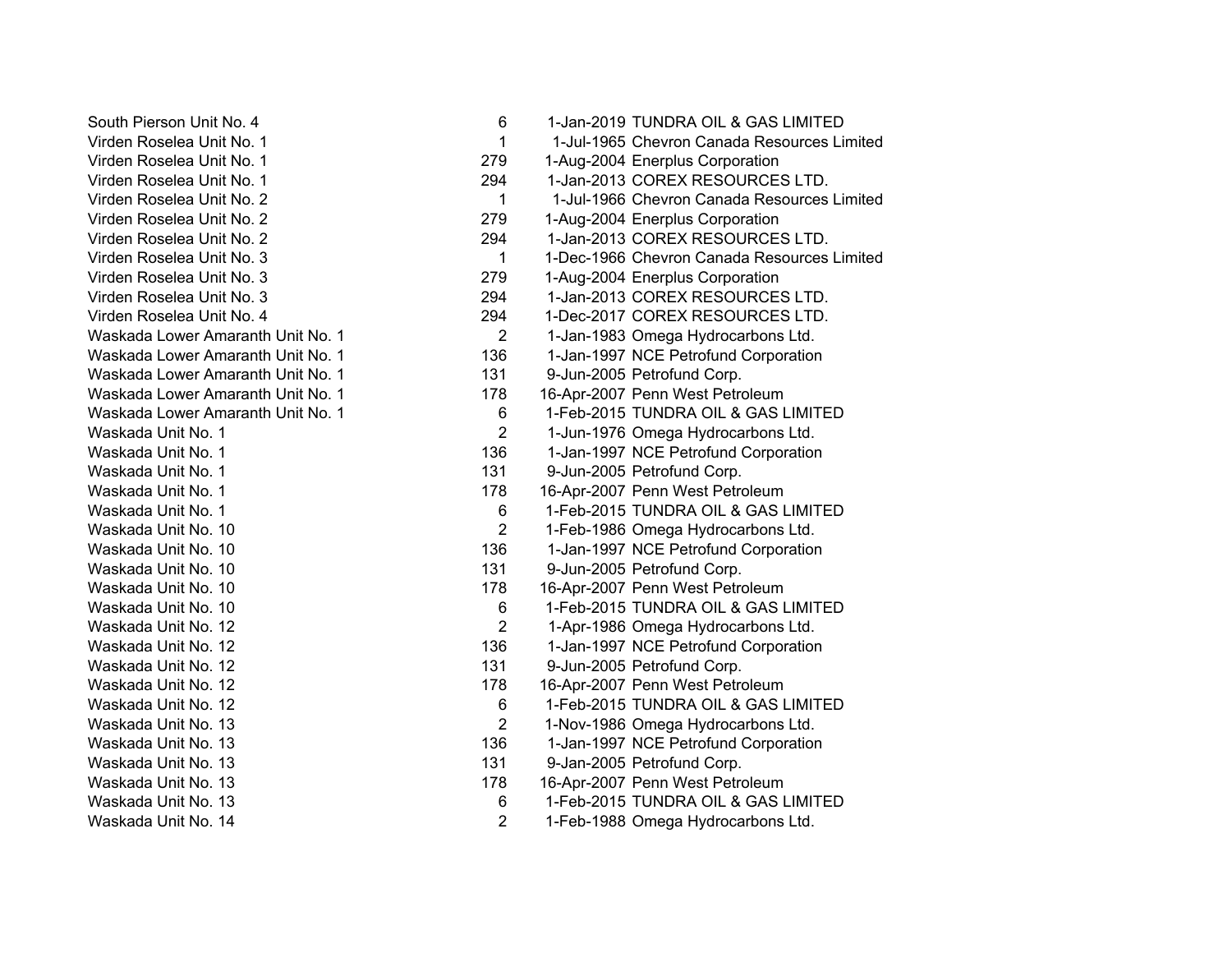| 14<br>Waskada Unit No.                |
|---------------------------------------|
| 14<br>Waskada Unit<br>No.             |
| 14<br>Waskada Unit<br>No.             |
| Waskada Unit<br>14<br>No.             |
| 15<br>Waskada Unit<br>No.             |
| 15<br>Waskada Unit<br>No.             |
| Waskada Unit<br>No.<br>15             |
| Waskada Unit<br>No.<br>15             |
| Waskada Unit<br>15<br>No.             |
| Waskada Unit<br>No.<br>16             |
| 16<br>Waskada Unit<br>No.             |
| 17<br>Waskada Unit<br>No.             |
| Waskada Unit<br>No.<br>17             |
| Waskada Unit<br>No.<br>18             |
| Waskada Unit<br>No.<br>18             |
| Waskada Unit<br>No.<br>19             |
| 19<br>Waskada Unit<br>No.             |
| Unit<br>2<br>Waskada<br>No.           |
| Unit<br>2<br>Waskada<br>No.           |
| Unit<br>2<br>No.<br>Waskada           |
| Unit<br>2<br>No.<br>Waskada           |
| $\overline{2}$<br>Waskada Unit<br>No. |
| 20<br>Waskada Unit<br>No.             |
| Waskada Unit<br>No.<br>21             |
| Waskada Unit No.<br>22                |
| Waskada Unit No.<br>23                |
| Waskada Unit<br>No.<br>24             |
| Waskada Unit<br>No.<br>3              |
| Waskada Unit<br>No.<br>3              |
| Waskada Unit<br>No.<br>3              |
| Waskada Unit<br>No.<br>3              |
| Waskada Unit<br>No.<br>3              |
| Waskada Unit<br>No.<br>4              |
| Waskada Unit No.<br>4                 |
| Waskada Unit No.<br>4                 |
| Waskada Unit No.<br>4                 |
| Waskada<br>Unit<br>No.<br>4           |

| Waskada Unit No. 14 | 136            | 1-Jan-1997 NCE Petrofund Corporation |
|---------------------|----------------|--------------------------------------|
| Waskada Unit No. 14 | 178            | 16-Apr-2005 Penn West Petroleum      |
| Waskada Unit No. 14 | 131            | 9-Jun-2005 Petrofund Corp.           |
| Waskada Unit No. 14 | 6              | 1-Feb-2015 TUNDRA OIL & GAS LIMITED  |
| Waskada Unit No. 15 | $\overline{2}$ | 1-Feb-1987 Omega Hydrocarbons Ltd.   |
| Waskada Unit No. 15 | 131            | 1-Jan-1997 Petrofund Corp.           |
| Waskada Unit No. 15 | 44             | 1-Jan-2000 Falcon Oil & Gas Ltd.     |
| Waskada Unit No. 15 | 273            | 1-Jan-2010 Surge Energy Inc.         |
| Waskada Unit No. 15 | 632            | 15-Jun-2015 TORC OIL & GAS LTD.      |
| Waskada Unit No. 16 | 41             | 1-May-1987 EOG Resources Canada Inc. |
| Waskada Unit No. 16 | 6              | 1-Oct-2014 TUNDRA OIL & GAS LIMITED  |
| Waskada Unit No. 17 | 41             | 1-Oct-1991 EOG Resources Canada Inc. |
| Waskada Unit No. 17 | 6              | 1-Oct-2014 TUNDRA OIL & GAS LIMITED  |
| Waskada Unit No. 18 | 41             | 1-Oct-1991 EOG Resources Canada Inc. |
| Waskada Unit No. 18 | 6              | 1-Oct-2014 TUNDRA OIL & GAS LIMITED  |
| Waskada Unit No. 19 | 41             | 1-Aug-2003 EOG Resources Canada Inc. |
| Waskada Unit No. 19 | 6              | 1-Oct-2014 TUNDRA OIL & GAS LIMITED  |
| Waskada Unit No. 2  | $\overline{2}$ | 1-Jan-1984 Omega Hydrocarbons Ltd.   |
| Waskada Unit No. 2  | 136            | 1-Jan-1997 NCE Petrofund Corporation |
| Waskada Unit No. 2  | 131            | 9-Jun-2005 Petrofund Corp.           |
| Waskada Unit No. 2  | 178            | 16-Apr-2007 Penn West Petroleum      |
| Waskada Unit No. 2  | 6              | 1-Feb-2015 TUNDRA OIL & GAS LIMITED  |
| Waskada Unit No. 20 | 6              | 1-Feb-2017 TUNDRA OIL & GAS LIMITED  |
| Waskada Unit No. 21 | 6              | 1-Mar-2017 TUNDRA OIL & GAS LIMITED  |
| Waskada Unit No. 22 | 6              | 1-Oct-2017 TUNDRA OIL & GAS LIMITED  |
| Waskada Unit No. 23 | 6              | 1-Nov-2017 TUNDRA OIL & GAS LIMITED  |
| Waskada Unit No. 24 | 6              | 1-Dec-2019 TUNDRA OIL & GAS LIMITED  |
| Waskada Unit No. 3  | $\overline{2}$ | 1-May-1984 Omega Hydrocarbons Ltd.   |
| Waskada Unit No. 3  | 136            | 1-Jan-1997 NCE Petrofund Corporation |
| Waskada Unit No. 3  | 131            | 9-Jun-2005 Petrofund Corp.           |
| Waskada Unit No. 3  | 178            | 16-Apr-2007 Penn West Petroleum      |
| Waskada Unit No. 3  | 6              | 1-Feb-2015 TUNDRA OIL & GAS LIMITED  |
| Waskada Unit No. 4  | $\overline{2}$ | 1-Jun-1984 Omega Hydrocarbons Ltd.   |
| Waskada Unit No. 4  | 136            | 1-Jan-1997 NCE Petrofund Corporation |
| Waskada Unit No. 4  | 131            | 9-Jun-2005 Petrofund Corp.           |
| Waskada Unit No. 4  | 178            | 16-Apr-2007 Penn West Petroleum      |
| Waskada Unit No. 4  | 6              | 1-Feb-2015 TUNDRA OIL & GAS LIMITED  |